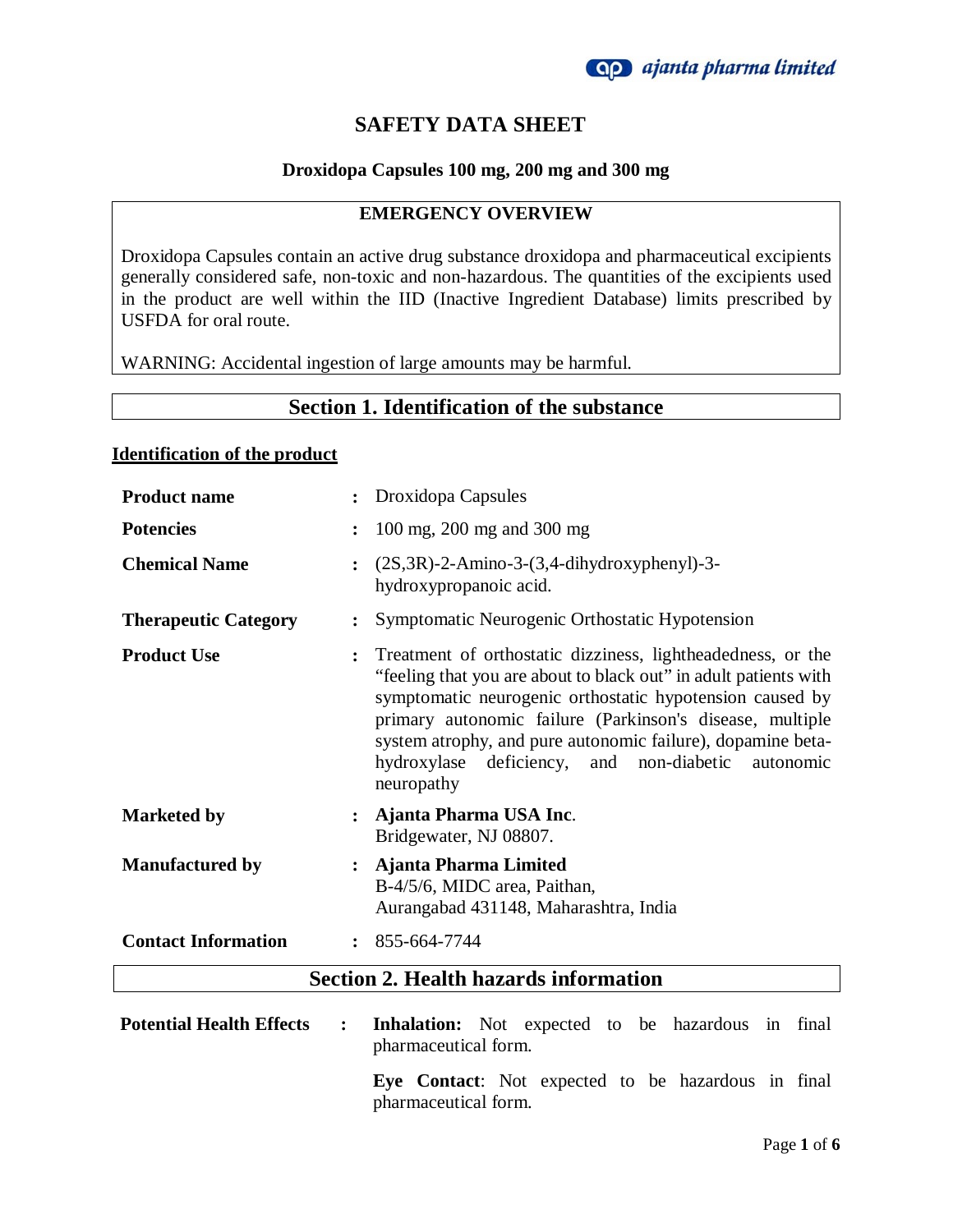

**Skin Contact:** Not expected to be hazardous in final pharmaceutical form.

**Ingestion:** Not expected to be hazardous in final pharmaceutical form.

**Fertility:** Not expected to be hazardous in final pharmaceutical form.

**Effects of Overexposure :** The potential for exposure is reduced in finished pharmaceutical dosage form.

### **Section 3. Composition / information on ingredients**

| <b>Active ingredient</b> | <b>Exposure Limit</b> | CAS No.    |
|--------------------------|-----------------------|------------|
| Droxidopa                | --                    | 23651-95-8 |

**Inactive ingredients:** The inactive ingredients include mannitol, corn starch, and magnesium stearate. The capsule shell is printed with black ink. The black inks contain shellac, ethanol, iron oxide black, isopropyl alcohol, butyl alcohol, propylene glycol, and potassium hydroxide. The capsule shell contains the following inactive ingredients: 100 mg – gelatin, titanium dioxide, FD&C Blue No. 2, black and red iron oxide; 200 mg – gelatin, titanium dioxide, black and yellow iron oxide; 300 mg – gelatin, titanium dioxide, FD&C Blue No. 1, D&C Yellow No. 10.

### **Section 4. First aid measures**

The product in the final dosage form (capsule) does not pose a problem of exposure to active drug substance and should not cause inhalation, skin and eye irritation problem. However, in case of exposure:

| <b>Eye Contact</b>       | $\ddot{\cdot}$ | Flush immediately with plenty of water for at least 15 minutes,<br>keeping eyelids open. Obtain medical attention.                                                                                                                                                                                                                                                |
|--------------------------|----------------|-------------------------------------------------------------------------------------------------------------------------------------------------------------------------------------------------------------------------------------------------------------------------------------------------------------------------------------------------------------------|
| <b>Skin Contact</b>      | $\ddot{\cdot}$ | Wash immediately with plenty of soap and water. Seek<br>medical attention if symptoms occur.                                                                                                                                                                                                                                                                      |
| <b>Ingestion</b>         | $\ddot{\cdot}$ | Get immediate attention of your doctor, local health<br>professional, or poison center.                                                                                                                                                                                                                                                                           |
| <b>Inhalation</b>        | ፡              | Should not pose a hazard in the final pharmaceutical form. If<br>breathing is difficult, move to fresh air. Get medical attention<br>immediately.                                                                                                                                                                                                                 |
| <b>Medical Treatment</b> |                | : There is no known antidote for droxidopa over dosage. In case<br>of an overdose that may result in an excessively high blood<br>pressure, discontinue droxidopa and treat with appropriate<br>symptomatic and supportive therapy. Counsel patients to<br>remain in a standing or seated position until their blood<br>pressure drops below an acceptable limit. |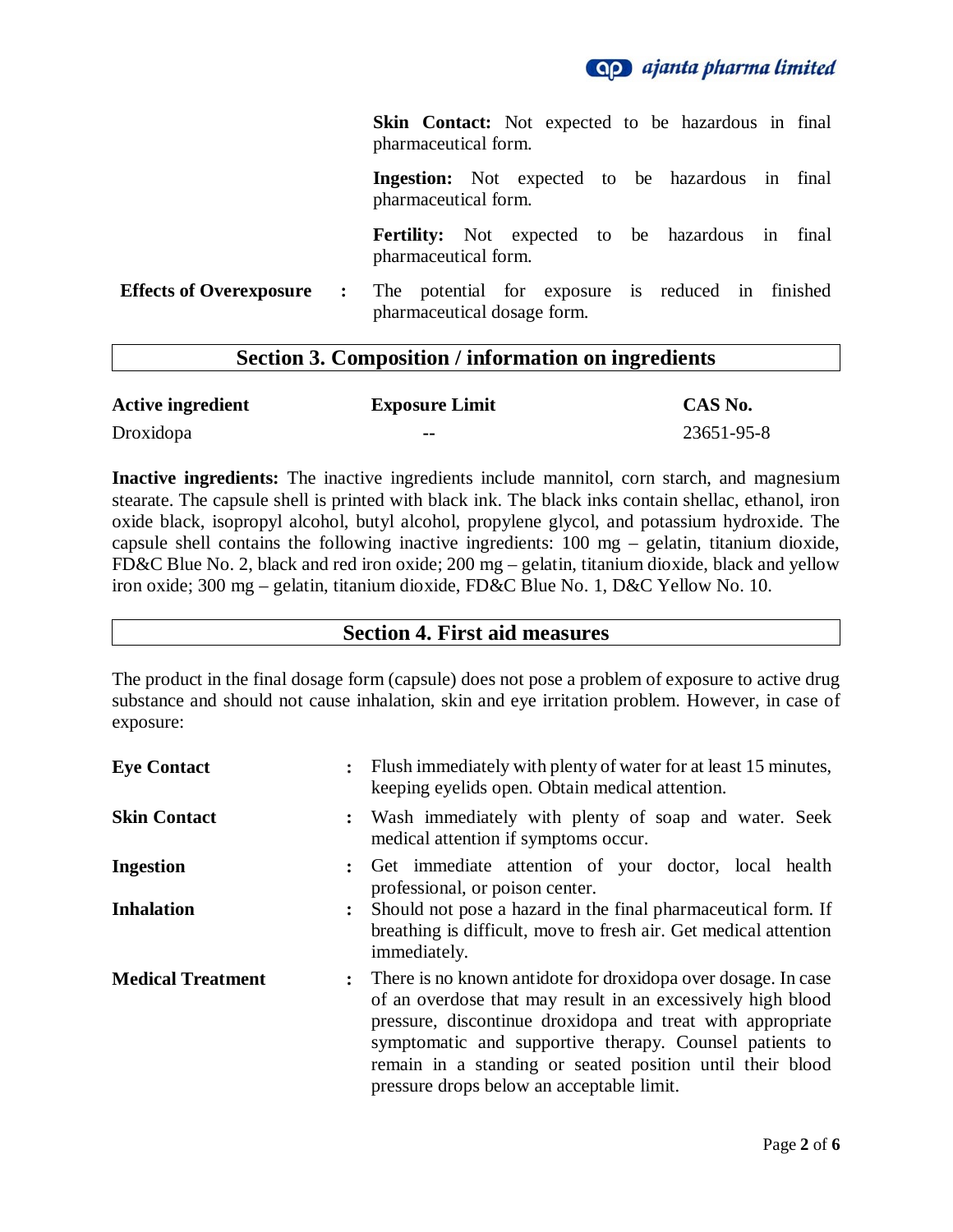# **Section 5. Fire-fighting measures**

| <b>Flash Point</b>                                                             | Not available.                                                                                                                                                                   |
|--------------------------------------------------------------------------------|----------------------------------------------------------------------------------------------------------------------------------------------------------------------------------|
| <b>Extinguishing Media</b>                                                     | : Use water spray, dry chemical, foam, carbon dioxide or<br>material appropriate for fire in surrounding area.                                                                   |
| <b>General Fire Hazards</b><br><b>Hazardous Combustible</b><br><b>Products</b> | Capsules will burn under fire conditions. Combustion products<br>include oxides of carbon, nitrogen, sulfur and magnesium.                                                       |
| <b>Special Fire Fighting</b><br><b>Procedures</b>                              | : Wear self-contained breathing apparatus (SCBA) with a full<br>face-piece operated in positive pressure mode and full<br>protective gear to prevent contact with skin and eyes. |

# **Section 6. Accidental release measures**

| <b>Personal Precautions</b>                         |                | Wear gloves and eye protection when handling damaged<br>capsules. Minimize exposure. If dust is present, eliminate<br>ignition sources and wear suitable respiratory protection.                                                                                                                                                                                    |
|-----------------------------------------------------|----------------|---------------------------------------------------------------------------------------------------------------------------------------------------------------------------------------------------------------------------------------------------------------------------------------------------------------------------------------------------------------------|
| <b>Environmental</b><br><b>Protections</b>          | $\ddot{\cdot}$ | Place waste in an appropriately labeled, sealed container for<br>disposal. Care should be taken to avoid environmental<br>release. Avoid dispersal of spilled material and runoff and<br>contact with soil, waterways, drains and sewers. Inform the<br>relevant authorities if the product has caused environmental<br>pollution (sewers, waterways, soil or air). |
| <b>Clean-up Methods</b>                             | $\ddot{\cdot}$ | Sweep up and containerize spill material in a compatible<br>container. Take care not to generate airborne dust. Dispose<br>according to applicable regulations.                                                                                                                                                                                                     |
| <b>Additional Consideration</b><br>for Large Spills | $\ddot{\cdot}$ | Non-essential personnel should be evacuated from affected<br>area. Report emergency situations immediately. Move<br>containers from spill area. Clean up operations should only be<br>undertaken by trained personnel.                                                                                                                                              |
|                                                     |                | <b>Section 7. Handling and storage</b>                                                                                                                                                                                                                                                                                                                              |
| <b>Handling</b>                                     | $\ddot{\cdot}$ | Observe good industrial hygiene practices. No special<br>protection required for handling intact capsules. Wear<br>suitable protective clothing for handling damages capsules.                                                                                                                                                                                      |
| <b>Storage</b>                                      | $\ddot{\cdot}$ | Recommended storage for Droxidopa capsules: Store at<br>20 $\rm{^{\circ}C}$ to 25 $\rm{^{\circ}C}$ (68 $\rm{^{\circ}F}$ to 77 $\rm{^{\circ}F}$ ); excursions permitted to 15 $\rm{^{\circ}C}$<br>to 30°C (59°F to 86°F) [see USP Controlled Room                                                                                                                    |

Temperature].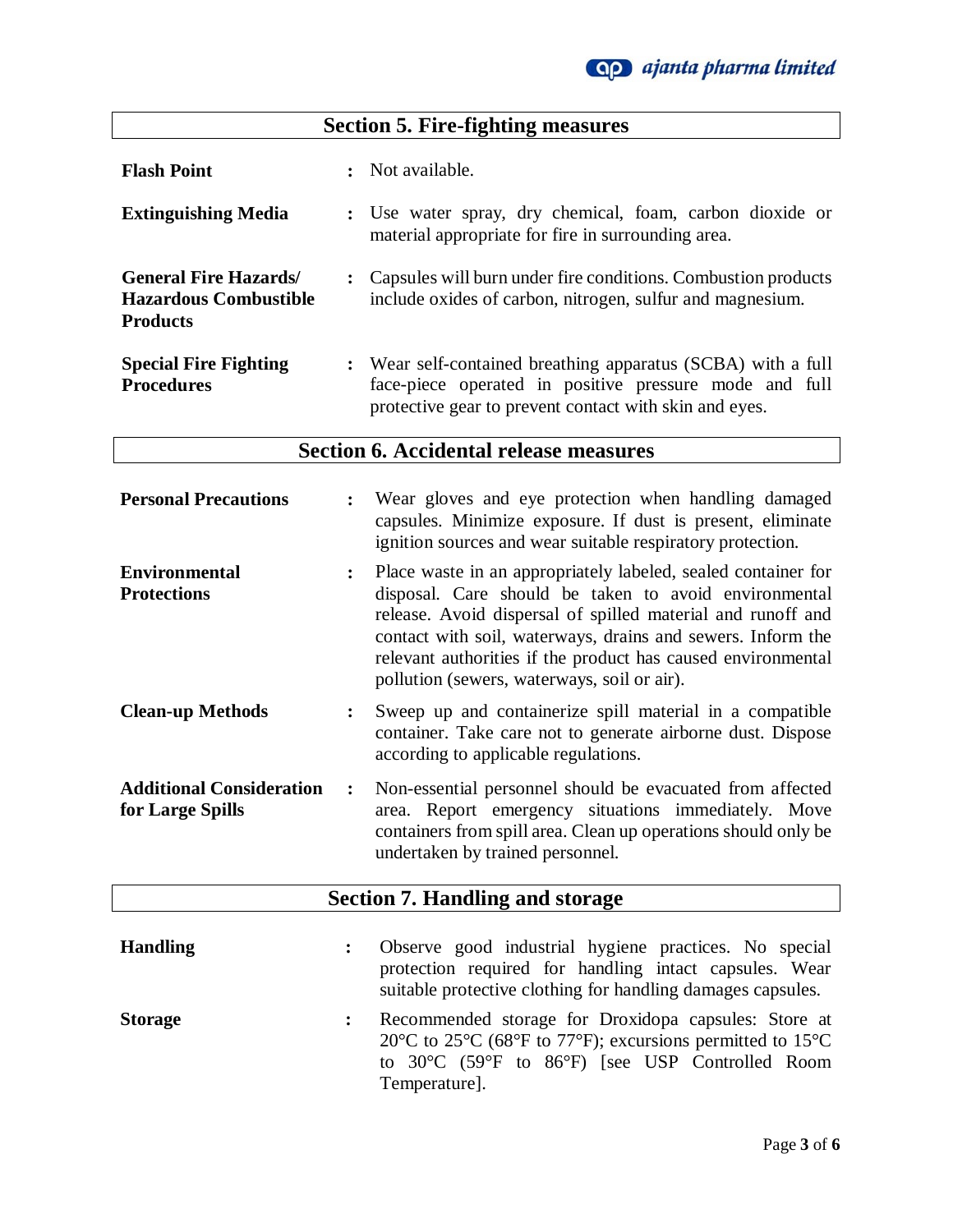| <b>Exposure Limits</b>                             |                      | None                                                                                                                                                                                                                                                                                                                                                            |  |
|----------------------------------------------------|----------------------|-----------------------------------------------------------------------------------------------------------------------------------------------------------------------------------------------------------------------------------------------------------------------------------------------------------------------------------------------------------------|--|
| <b>Engineering Controls</b>                        | $\ddot{\phantom{a}}$ | Not required when handling capsules or containers.<br>Ventilation should be matched to conditions.                                                                                                                                                                                                                                                              |  |
| <b>Respiratory Protection</b>                      | $\ddot{\cdot}$       | Not required when handling capsules or containers. NIOSH<br>approved respirators should be used if respirators are found<br>to be necessary.                                                                                                                                                                                                                    |  |
| <b>Personal Protection</b>                         | $\ddot{\phantom{a}}$ | For consumer use, no unusual precaution are necessary.<br>However, for handling in laboratory, medical or industrial<br>setting use gloves as recommended. Personal protective<br>equipment for the body should be selected based on the task<br>being performed and the risks involved and should be<br>approved by a specialist before handling this product. |  |
| <b>Recommended Facilities</b>                      | $\ddot{\phantom{a}}$ | Eye wash, washing facilities                                                                                                                                                                                                                                                                                                                                    |  |
| <b>Section 9. Physical and chemical properties</b> |                      |                                                                                                                                                                                                                                                                                                                                                                 |  |

| Appearance                         | $\ddot{\cdot}$ | 100 mg: Hard gelatin, size 3 capsule, with an opaque light blue cap and an<br>opaque white body, printed with "DRX100" on body and "ap" logo on cap<br>in black ink, filled with a white to off white powder.<br>100 mg 90-count bottle with child-resistant closure (NDC code# 27241-<br>$199-90$   |
|------------------------------------|----------------|------------------------------------------------------------------------------------------------------------------------------------------------------------------------------------------------------------------------------------------------------------------------------------------------------|
|                                    |                | 200 mg: Hard gelatin, size 2 capsule, with an opaque light yellow cap and<br>an opaque white body, printed with "DRX200" on body and "ap" logo on<br>cap in black ink, filled with a white to off white powder.<br>200 mg 90-count bottle with child-resistant closure (NDC code# 27241-<br>$200-90$ |
|                                    |                | 300 mg: Hard gelatin, size 1 capsule, with an opaque light green cap and an<br>opaque white body, printed with "DRX300" on body and "ap" logo on cap<br>in black ink, filled with a white to off white powder.<br>300 mg 90-count bottle with child-resistant closure (NDC code# 27241-<br>$201-90$  |
| <b>Other</b><br><b>Information</b> |                | Droxidopa (Molecular weight: 213.19) is a white to light brown crystalline<br>powder. It is slightly soluble in water, and practically insoluble in methanol,<br>glacial acetic acid, ethanol, acetone, ether, and chloroform. It is soluble in<br>dilute hydrochloric acid.                         |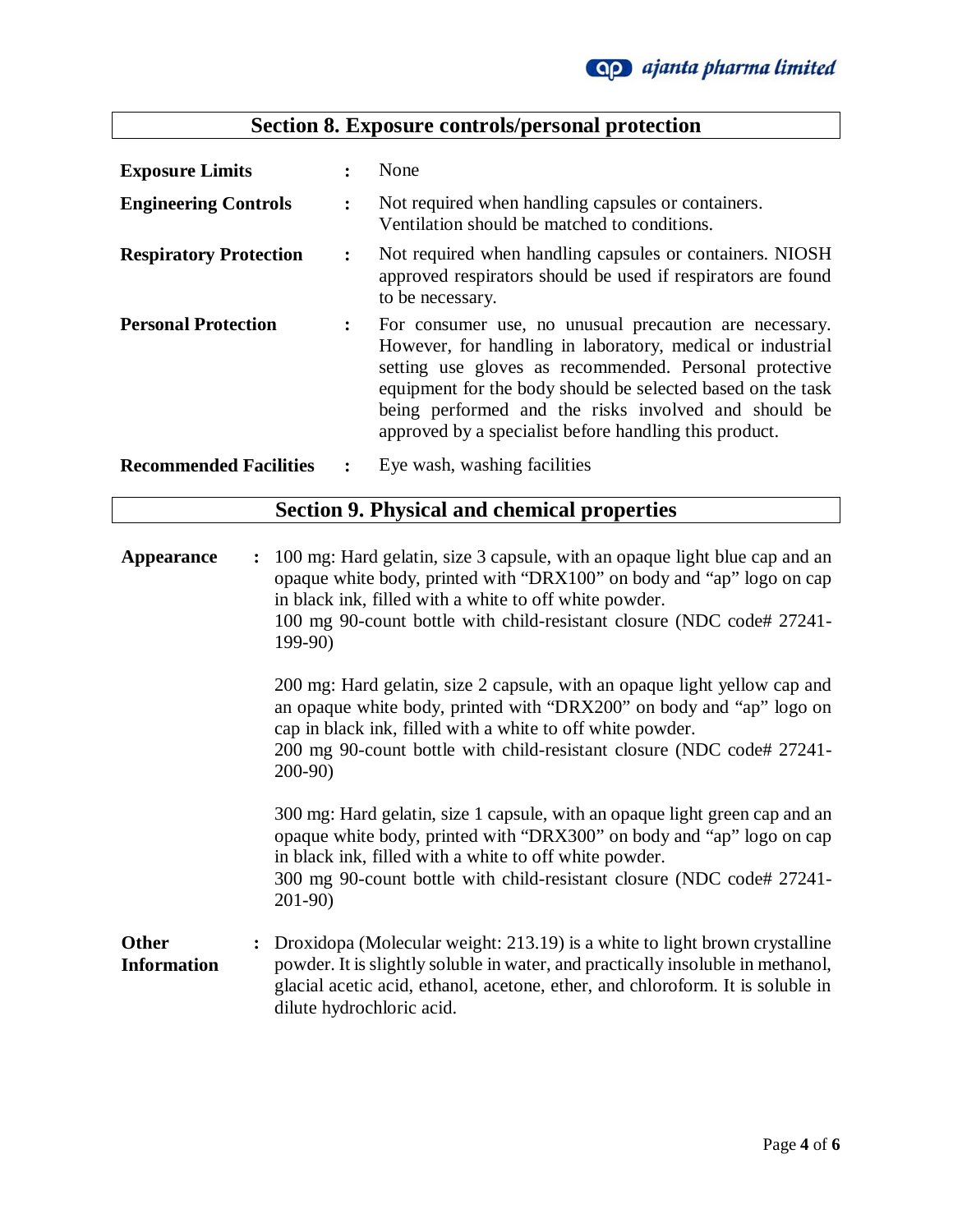

| <b>Section 10. Stability and reactivity</b>                                                                |                      |                                                                                      |  |  |
|------------------------------------------------------------------------------------------------------------|----------------------|--------------------------------------------------------------------------------------|--|--|
| <b>Reactivity</b><br><b>Stability</b>                                                                      | $\ddot{\cdot}$       | Not reactive<br>Stable under normal condition of handling, use and<br>transportation |  |  |
| Incompatibility                                                                                            | $\ddot{\cdot}$       | Incompatible with strong oxidizing agent.                                            |  |  |
| Combustion products include oxides of carbon, nitrogen<br><b>Hazardous Decomposition:</b><br>and magnesium |                      |                                                                                      |  |  |
| <b>Conditions to Avoid</b>                                                                                 | $\ddot{\phantom{a}}$ | Excessive heat and light.                                                            |  |  |
| <b>Section 11. Toxicological information</b>                                                               |                      |                                                                                      |  |  |

| <b>Acute toxicity</b>       | $\ddot{\phantom{a}}$ | Rat Oral LD50: $>10,000$ mg/kg                                                                                                                                                                          |
|-----------------------------|----------------------|---------------------------------------------------------------------------------------------------------------------------------------------------------------------------------------------------------|
| <b>Carcinogenesis</b>       | $\ddot{\phantom{a}}$ | None of the components of this product are suspected to be a<br>carcinogen.                                                                                                                             |
| <b>Mutagenesis</b>          | $\ddot{\cdot}$       | Droxidopa was clastogenic in Chinese hamster ovary cells<br>(chromosome aberration assay), but was not mutagenic in<br>bacteria (Ames assay), and was not clastogenic in a mouse<br>micronucleus assay. |
| <b>Fertility effects</b>    | $\ddot{\cdot}$       | Studies in rats show that droxidopa has no effect on fertility.                                                                                                                                         |
| <b>Teratogenicity</b>       | $\ddot{\phantom{a}}$ | No potentially teratogenic effects have been observed in rats.                                                                                                                                          |
|                             |                      | <b>Section 12. Ecological information</b>                                                                                                                                                               |
| <b>E</b> <i>i i i i i i</i> |                      | $\mathbf{M} = \mathbf{1}$ , $\mathbf{1} = \mathbf{1} + \mathbf{1}$                                                                                                                                      |

| Eco toxicity of drug    |                                                                                              | No data available. |
|-------------------------|----------------------------------------------------------------------------------------------|--------------------|
| substance               |                                                                                              |                    |
| In the finished product | $\mathcal{L}^{\text{max}}_{\text{max}}$ . The set of $\mathcal{L}^{\text{max}}_{\text{max}}$ | No data available  |
| form                    |                                                                                              |                    |

## **Section 13. Disposal consideration**

**Waste Disposal Considerations:** Dispose the material according to federal, state and local disposal regulations or company operating procedures. Disposal by incineration is recommended. At home: Discard and away from children's reach.

## **Section 14. Transport information**

Not classified as hazardous for transport. Therefore, regulations for hazardous materials do not apply.

 **DOT:** Not regulated for transport of dangerous goods.  **IATA:** Not regulated for transport of dangerous goods  **IMDG**: Not regulated for transport of dangerous goods